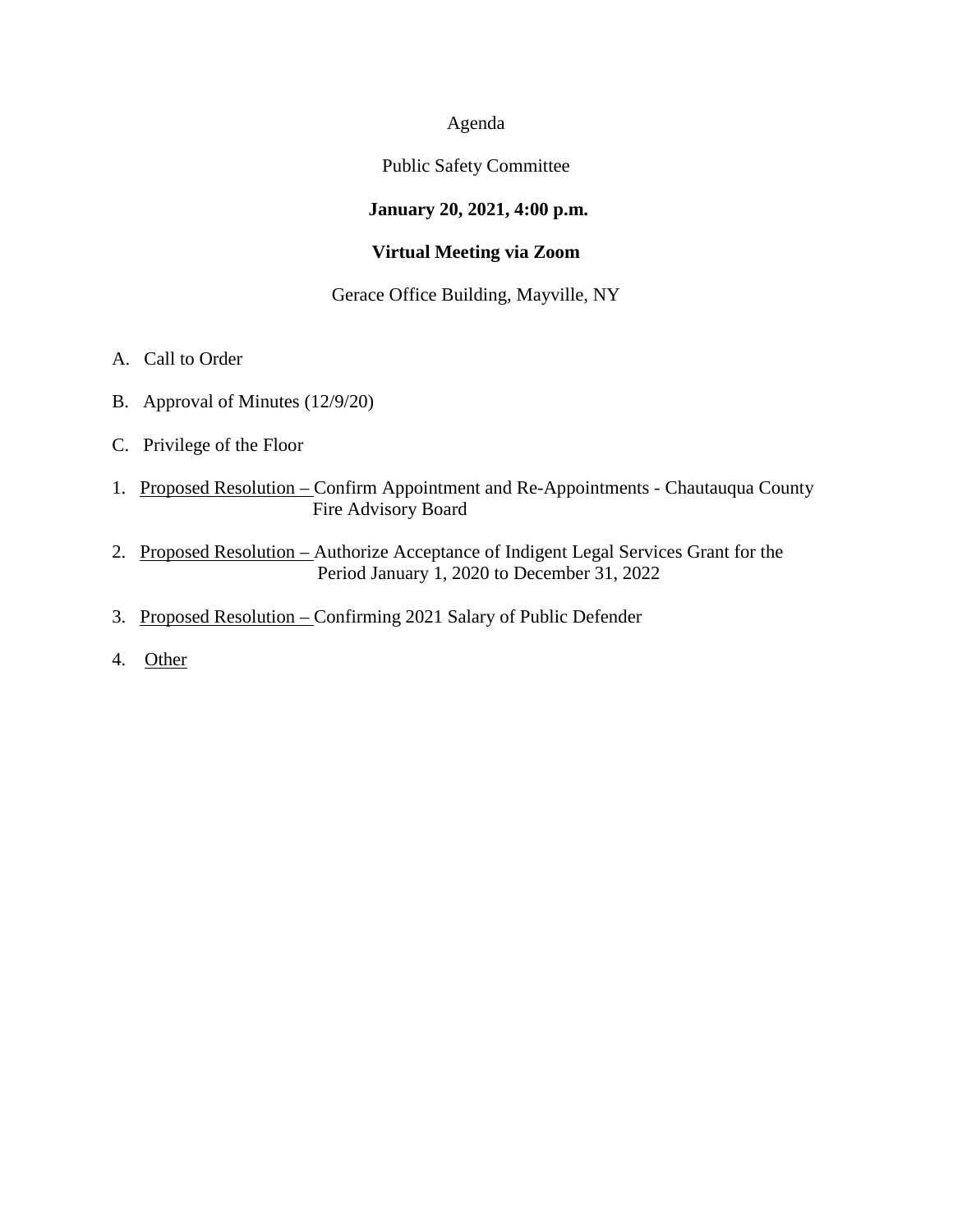#### **CHAUTAUQUA COUNTY RESOLUTION NO.\_\_\_\_\_\_\_\_\_\_\_\_\_**

**TITLE:** Confirm Appointments and Re-Appointments-Chautauqua County Fire Advisory Board

**BY:** Public Safety Committee:

**AT THE REQUEST OF:** County Executive Paul M. Wendel Jr.:

WHEREAS, County Executive, Paul M. Wendel Jr., has submitted the following appointments and re-appointments to the Chautauqua County Legislature for action; now therefore be it

RESOLVED, That the Chautauqua County Legislature hereby confirms the following appointments and re-appointments to the Chautauqua County Fire Advisory Board.

#### **1st Battalion**

Lawrence Barter 9 Pine Dr. Fredonia, NY 14063 Term Expires: 1/31/22 Reappointment

Brandon Mahle 1990 Route 39 Forestville, NY 14062 Term Expires: 1/31/22 Reappointment

#### **2nd Battalion**

Rusty Hardenburg 12 Maple Dr. West Mayville, NY 14757 Term Expires: 1/31/22 New Appointment

Lyle Holland 47 Clinton St. Westfield, NY 14787 Term Expires: 1/31/22 Reappointment

# **3rd Battalion**

Ronald V. Johnson 1265 Norby Rd. Jamestown, N.Y. 14701 Term Expires: 1/31/22 Reappointment

Jackson Knowlton 2141 Shadyside Rd. Lakewood, NY 14750 Term Expires: 1/31/22 Reappointment

Mike Edwards 143 West  $4<sup>th</sup>$  St. Dunkirk, NY 14048 Term Expires: 1/31/22 Reappointment

Brian Purol 3681 New Road Dunkirk, NY 14048 Term Expires: 1/31/22 Reappointment

Matthew Oehlbeck 159 Park St. Sherman, NY 14781 Term Expires: 1/31/22 Reappointment

Mark Smith 9437 E. Main Rd. Ripley, NY 14775 Term Expires: 1/31/22 Reappointment

Sam Salemme 217 Dearing Avenue Jamestown, NY 14701 Term Expires: 1/31/22 Reappointment

Nick Niles 15 Howard St. Frewsburg, NY 14738 Term Expires: 1/31/22 Reappointment

Dan Sisson 1514 Bunce Rd. Frewsburg, NY 14738 Term Expires: 1/31/22 Reappointment

Christopher Wichlacz 3381 Tarbox Rd. Cassadaga, NY 14718 Term Expires: 1/31/22

Reappointment

Reppointment

Ronald H. Trippy 6755 S. Portage Rd. Westfield, NY 14787 Term Expires: 1/31/22

Reappointment

Burl Swanson 6168 Wright Road Dewittville, NY 14728 Term Expires: 1/31/22

Reappointment

Adam Reisenweber 8470 Chautauqua Rd Fredonia, NY 14063 Term Expires: 1/31/22

**\_\_\_\_\_\_\_\_\_\_\_\_\_APPROVED \_\_\_\_\_\_\_\_\_\_\_\_\_VETOES (VETO MESSAGE ATTACHED)**

\_\_\_\_\_\_\_\_\_\_\_\_\_\_\_\_\_\_\_\_\_\_\_\_\_\_\_\_\_\_\_\_\_\_ \_\_\_\_\_\_\_\_\_\_\_\_\_\_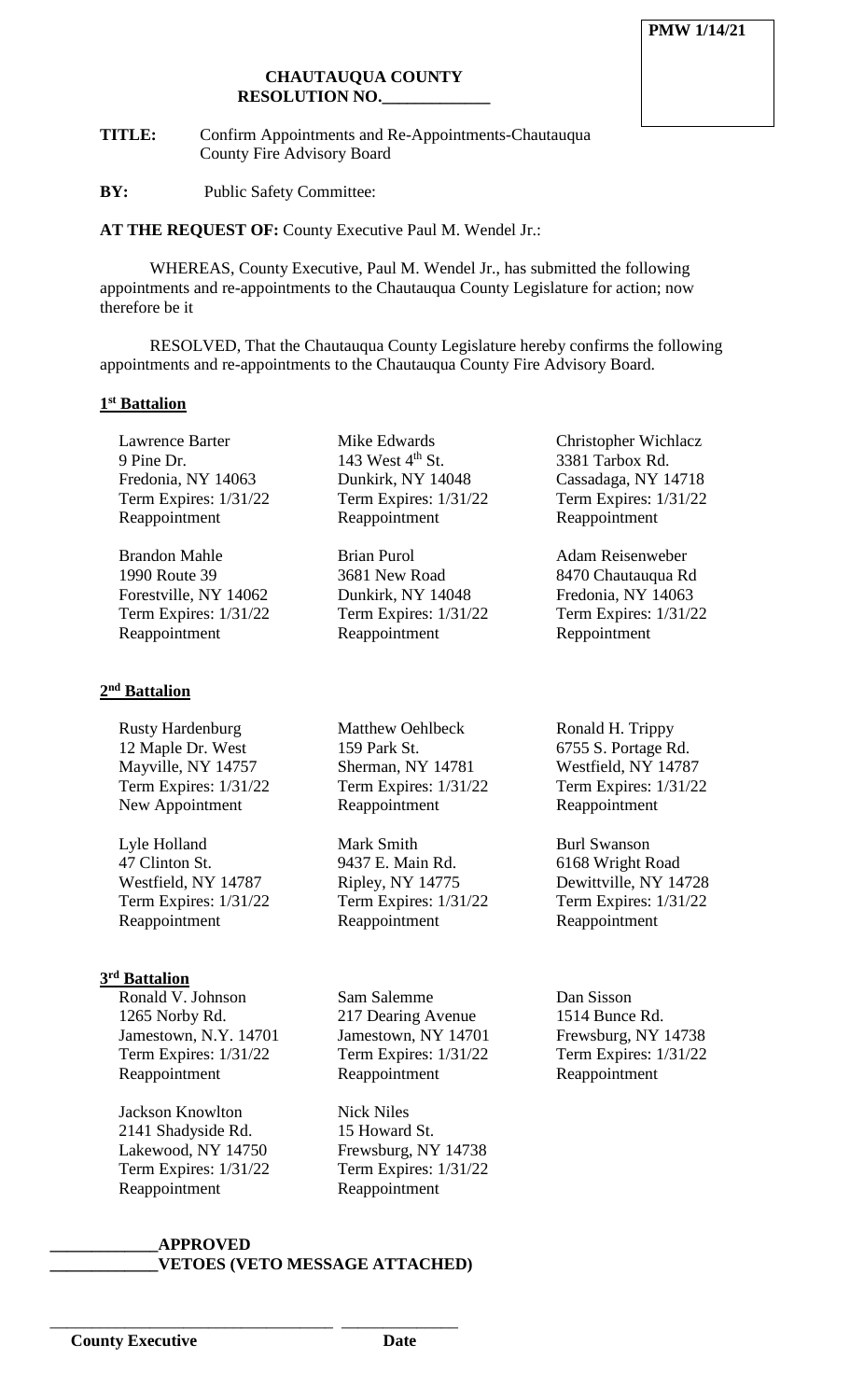# **4th Battalion**

Lance Hedlund 14 Dunn Avenue Jamestown, NY 14701 Term Expires: 1/31/22 Reappointment

Garrett Yager 16 Waldemeere Ave Falconer, NY 14733 Term Expires: 1/31/22 New Appointment

Jeff Molnar 30 Main Street Bemus Point, NY 14712 Term Expires: 1/31/22 Reappointment

Peter Samuelson 4696 Maple Grove Road Bemus Point, NY 14712 Term Expires: 1/31/22 Reappointment

Barry Swanson 4870 Bayview Road Bemus Point, NY 14712 Term Expires: 1/31/22 Reappointment

Ryan Delahoy 205 N. Dow St. Falconer, NY 14733 Term Expires: 1/31/22 Reappointment

# **\_\_\_\_\_\_\_\_\_\_\_\_\_APPROVED \_\_\_\_\_\_\_\_\_\_\_\_\_VETOES (VETO MESSAGE ATTACHED)**

\_\_\_\_\_\_\_\_\_\_\_\_\_\_\_\_\_\_\_\_\_\_\_\_\_\_\_\_\_\_\_\_\_\_ \_\_\_\_\_\_\_\_\_\_\_\_\_\_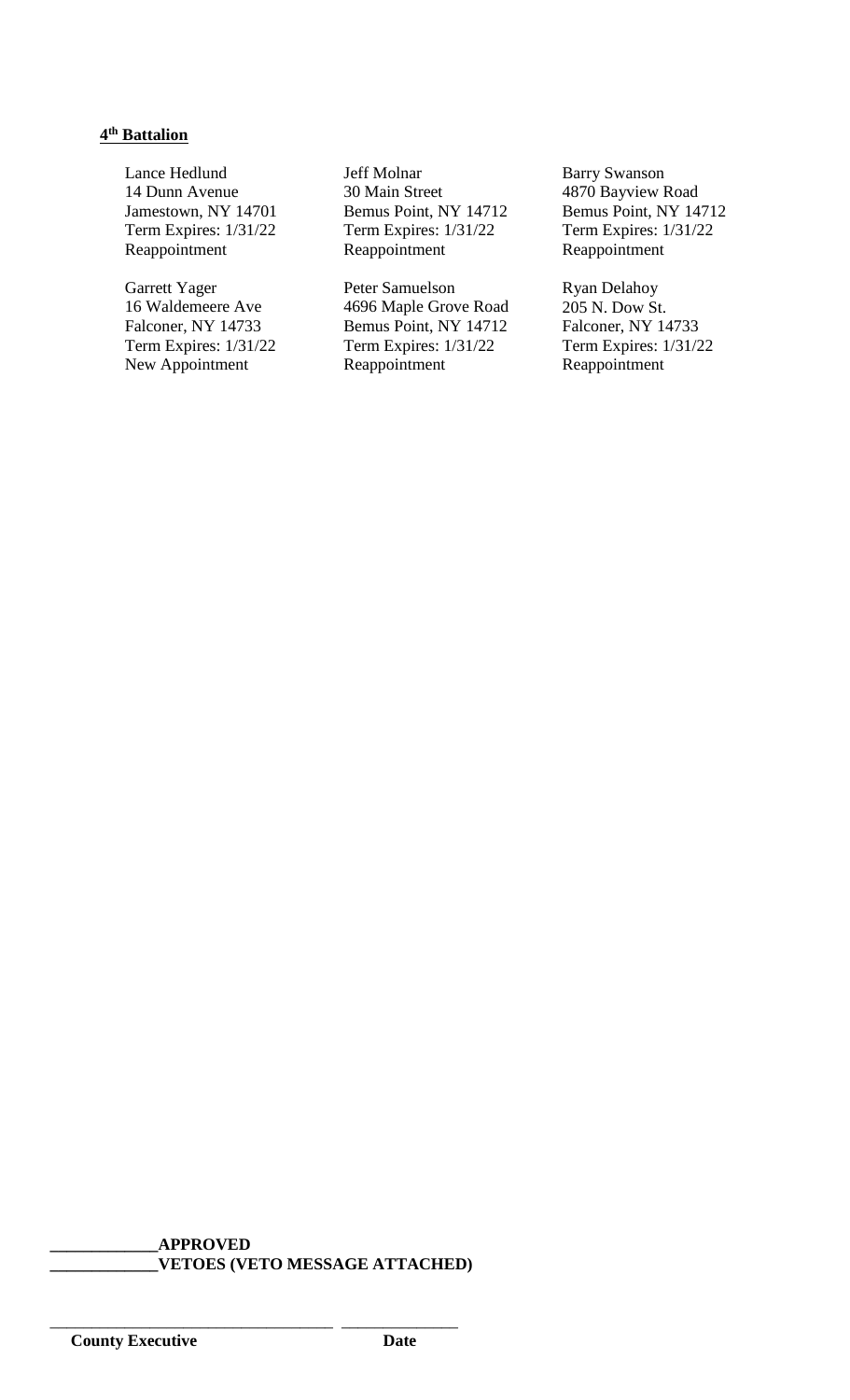#### **CHAUTAUQUA COUNTY RESOLUTION NO. \_\_\_\_\_\_\_\_\_**

**TITLE:** Authorize Acceptance of Indigent Legal Services Grant for the Period January 1, 2020 to December 31, 2022

**BY:** Public Safety and Audit & Control Committees:

**AT THE REQUEST OF:** County Executive Paul M. Wendel, Jr.:

WHEREAS, the Chautauqua County Office of the Public Defender has been awarded a grant by the New York State Office of Indigent Legal Services, with a funding level of \$269,919 for the operational period of January 1, 2020 through December 31, 2022; and

WHEREAS, the County of Chautauqua has participated in this program in the past and is desirous of accepting such grant; and

WHEREAS, such project funds will assist the County in providing improved quality of services under Article 18-B of the County Law; and

WHEREAS, revenue from this grant is included in the 2020 and 2021 Adopted Budgets so no budget amendments are necessary; now therefore be it

RESOLVED, That the County of Chautauqua hereby authorizes and approves the funding application and confirms acceptance of the funding of the grant for New York State Indigent Legal Services for the period of January 1, 2020 through December 31, 2022 in the amount of \$269,919, or as amended; and be it further

RESOLVED, That the County Executive be and hereby is authorized to sign any and all contract documents to confirm the application and acceptance and receipt of such grant; and be it further

RESOLVED, That a certified copy of this resolution be forwarded to the New York State Office of Indigent Legal Services.

#### **\_\_\_\_\_\_\_\_\_\_\_\_\_APPROVED \_\_\_\_\_\_\_\_\_\_\_\_\_VETOES (VETO MESSAGE ATTACHED)**

**\_\_\_\_\_\_\_\_\_\_\_\_\_\_\_\_\_\_\_\_\_\_\_\_\_\_\_\_\_\_\_\_\_\_\_\_ \_\_\_\_\_\_\_\_\_\_\_\_\_**

**County Executive Date**